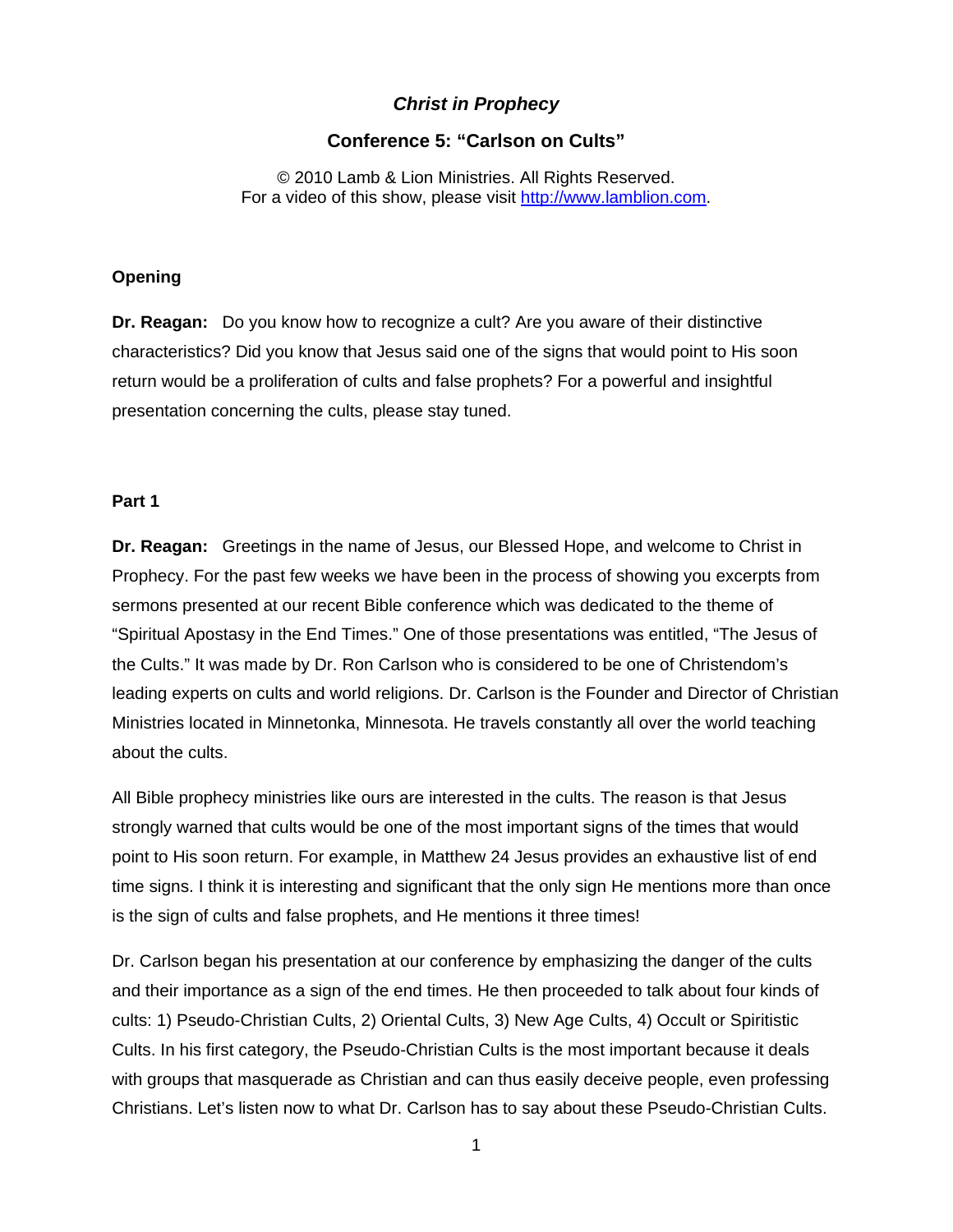## **Dr. Carlson Presentation**

**Dr. Carlson:** What are the cults? What do you mean when you talk about a non-Christian cult? And just quickly this afternoon I want to talk about who the false cults are. Jesus said they were going to come in the last days. And we have today basically four categories of what we refer to as the false Christian cults.

First of all you have the pseudo-Christian cults, that's really the classical definition of a cult over the last 150 years. The pseudo-Christian cults are organizations which will claim to be Christian, they will claim to believe the Bible. But instead of building their theology from God's Word these organizations will claim to have some new revelation, or some manmade teaching which they say is greater than the Bible through which they interpret the Bible and they end up denying the central doctrines of Historic Orthodox Biblical Christianity.

And the pseudo-Christian cults you have such organizations for example as the: Watch Tower Bible and Tract Society, known as Jehovah's Witnesses. You have the Church of Jesus Christ of Latter Day Saints, known as Mormonism. You have Mary Baker Eddy founder of Christian Science. You have Sun Myung Moon we saw in the first slide, the founder of the Unification Church, the Moonies. And these are all organizations which will claim to be Christian they will claim to believe the Bible. But instead of building their teaching and theology from God's Word they will claim to have some new revelation or some manmade teaching greater than the Bible through which they will interpret the Bible and they will end up denying the basic doctrines of Historic Biblical Christianity.

You know it was back in 1820 that Joseph Smith, Jr., Founder of Mormonism says he received a revelation from an angel of light, that all the Christian churches were wrong that all the teachings of Christianity were an abomination and he Joseph Smith was chosen to be the voice of God the prophet of God on Earth.

Then in 1879 along came a lady named Mary Baker Eddy, Founder of Christian Science, she said that she now had a higher, clearer, more perfect revelation then that given 1900 years before, that she alone had the keys to unlock Scripture. In that same decade came along a man named Charles Taze Russell, Founder of Jehovah's Witnesses. The Watch Tower Bible and Tract Society they claim that they alone are God's voice on Earth. They alone are God's organization, everybody else is wrong they alone speak for God.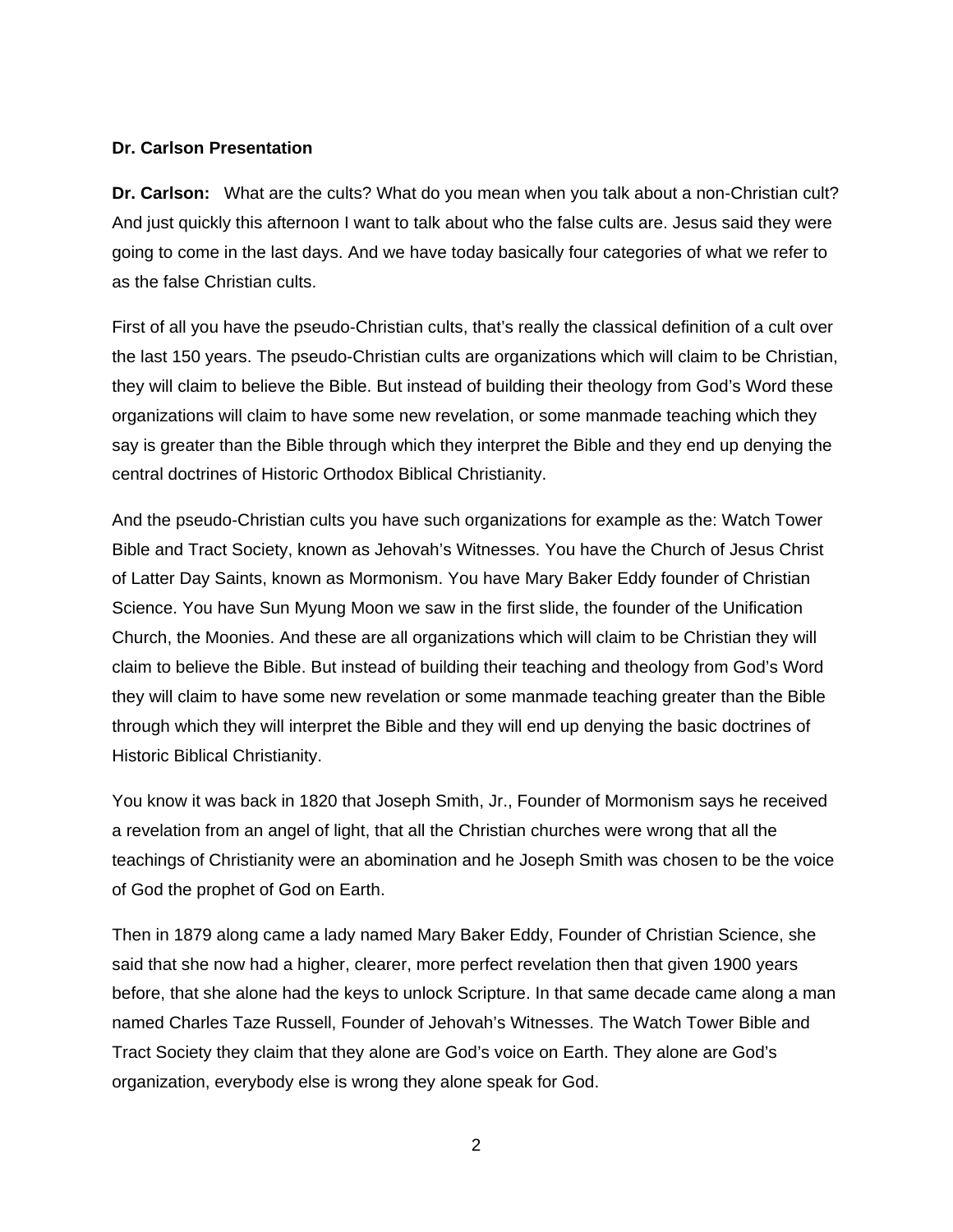Sun Myung Moon sitting on a hillside in North Korea, Easter Sunday morning 1936 says that he received a revelation from an angel of light that all the Christian Churches were wrong, he Moon was chosen to be the voice of God the prophet of God on earth. And the list goes on, on, and on. But when you have organizations that claim to be Christian, claim to believe the Bible, but then claim some new revelation or some manmade teaching greater then the Bible through which they interpret the Bible and end up denying the basic doctrines of Biblical Christianity.

Now what is it that deceives most people about the cults? If I were to ask you that question this afternoon, you know, what is it that deceives most people when the cults come knocking at your front door. What is it that deceives most people? Well if you learn nothing else this afternoon, I just want you to learn this one thing. What is it that deceives most people about the cults? It is simply this; the cults will all use Christian terminology and they will sound very Christian, but number 1 in dealing with the cults you must understand that the cults have redefined the terminology. For example how many of you here have had a Jehovah's Witness knock at your front door? Just about everyone. You know you can have a Jehovah's Witness knock at you door and ask them, "Do you believe in Jesus Christ?" And they will say what? Audience: Yes. They will smile will say absolutely, yes. Lot of Christians go oh, that is what I believe too, shut the door. But you know if you as them the second questions, "Who is Jesus Christ?" They will smile and tell you, "That Jesus Christ is the Archangel Michael, that he was the first creation made by Jehovah God. That he came to Earth as a man and only a man and died on a stake and rose invisibly as a ghost and came back invisibly as a spirit in 1914 in Brooklyn, New York to have the Watch Tower Society. I kid you not. They will use the term Jesus Christ to make you think they are Christian. And then they will redefine the term to fit their manmade theology. For example in most major cities across the United States, downtown you will have Christian Science Reading Rooms founded by Mary Baker Eddy. You know you walk into a Christian Science reading room and ask them for example, "Do you believe in the Trinity?" And they will smile and say, "Of course we believe in the Trinity." But if you ask them, "What is the Trinity?" They will tell you that the Trinity is 3 ethical principles: life, truth, and love. They will use the Christian words to make you think they are Christian and then they will redefine the word to fit their manmade theology. Perhaps the worst at this are the Mormons, the Mormons who call themselves the Church of Jesus Christ of Latter Day Saints. You know 2 Mormon missionaries will ride up in their bicycles this summer and they will come to your front door and they will have white shirts on and black ties they will have little name tags on. And they will say, "Hello, we're here from the Church of Jesus Christ, we would like to tell you about Jesus." Well that sounds nice doesn't it? In the 1980's when my family and I were missionaries in the Philippine Islands,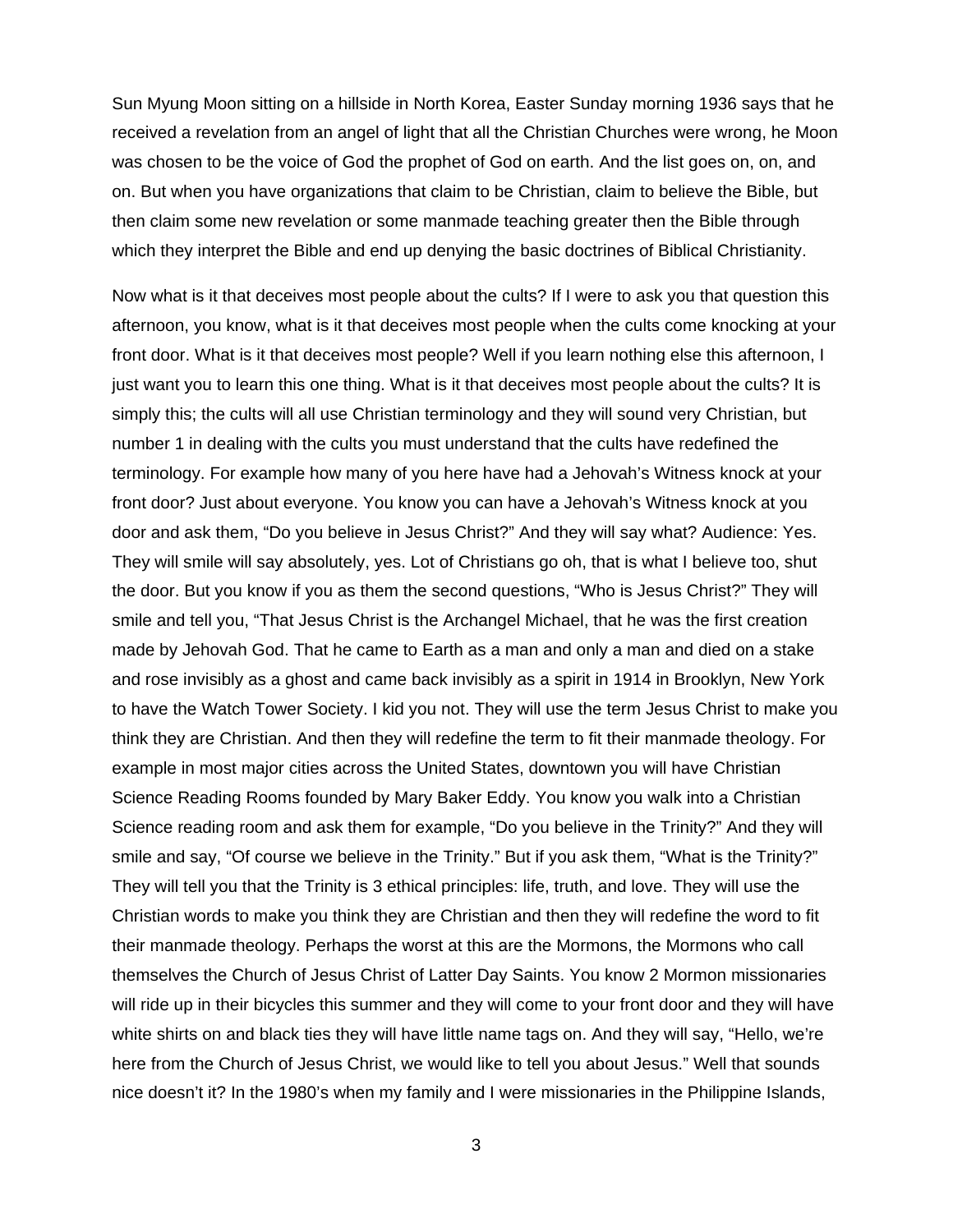the Mormons opened a new temple in Manila. Now Mormons build temples like this one in Manila, and you have one here in Dallas. They build temples not as places of worship or teaching, they don't worship in their temples, they do not teach in their temples. But they build their temples in order to do secret rituals and called their endowments or ordinances, secret rituals that Joseph Smith stole verbatim word for word right out of Free Masonry and the Masonic Lodge. In face Joseph Smith was a master mason, the Masonic Lodge was above his home in Nauvoo, Illinois. And Joseph Smith when he started the Mormon Temple rituals he took verbatim, word for word all of the pagan rituals of Free Masonry and put them into the Mormon Temple including the pagan blood oaths that every mason takes when he joins the Masonic Lodge. Know the first thing that every Mason does when he joins the Masonic Lodge, in the first initiation every Mason is brought before an altar and he bows before an alter and behind the alter stands a man he calls the worshipful master. And every Mason will bow at that altar before a man he calls the worshipful master and he will say, "I am lost in darkness and I need the light of Free Masonry." Then every Mason in order to join the Masonic Lodge will put his thumb to his throat and he will swear a blood oath not to reveal the secrets of Masonry, or he'll have his throat cut from ear to ear, his bowels ripped open given to the beasts of the field. Those same pagan blood oaths that every Mason takes in order to join the Masonic Lodge, Joseph Smith put them verbatim word for word into the Mormon Temple including the secret handshakes of masonry, the secret passwords, the through the veil ceremony and on and on. This is why Mormons are not encouraged to be Masons; they don't want them to find out where they got their temple rituals from. Probably 90% of what goes on in the temple here in Dallas, as well as Salt Lake and across the country is what is called baptisms for the dead. Where Mormons believe that they can be baptized for their dead relatives in the Mormon Temple and earn their salvation by proxy into the Mormon Heaven. They also practice celestial marriages where they believe that if they are married in a Mormon Temple that when the husband evolves to Godhood his wife will then become a Mother Goddess and she will then be pregnant throughout eternity populating her own planet in the galaxies just as mother God populated planet Earth. Well whenever they open a new temple as they did a few years ago here in Dallas, they always announce that they are going to have a grand opening for 2 weeks for the public to go through before they close it off to the public. So I figured that I should probably be there for the 2 weeks of the grand opening and pass out tracts to everybody who came. Well knowing the Philippines was 95% Roman Catholic at the time we put together 2 wonderful tracts. The first tract on the right I put a picture of the Virgin Mary and I knew that would get the Catholics attention and it asked the question, "Was the Virgin Mary really a virgin? The Mormon Church says, 'No'." Well it is a great tract for a Catholic country, and Catholics get very upset when you start messing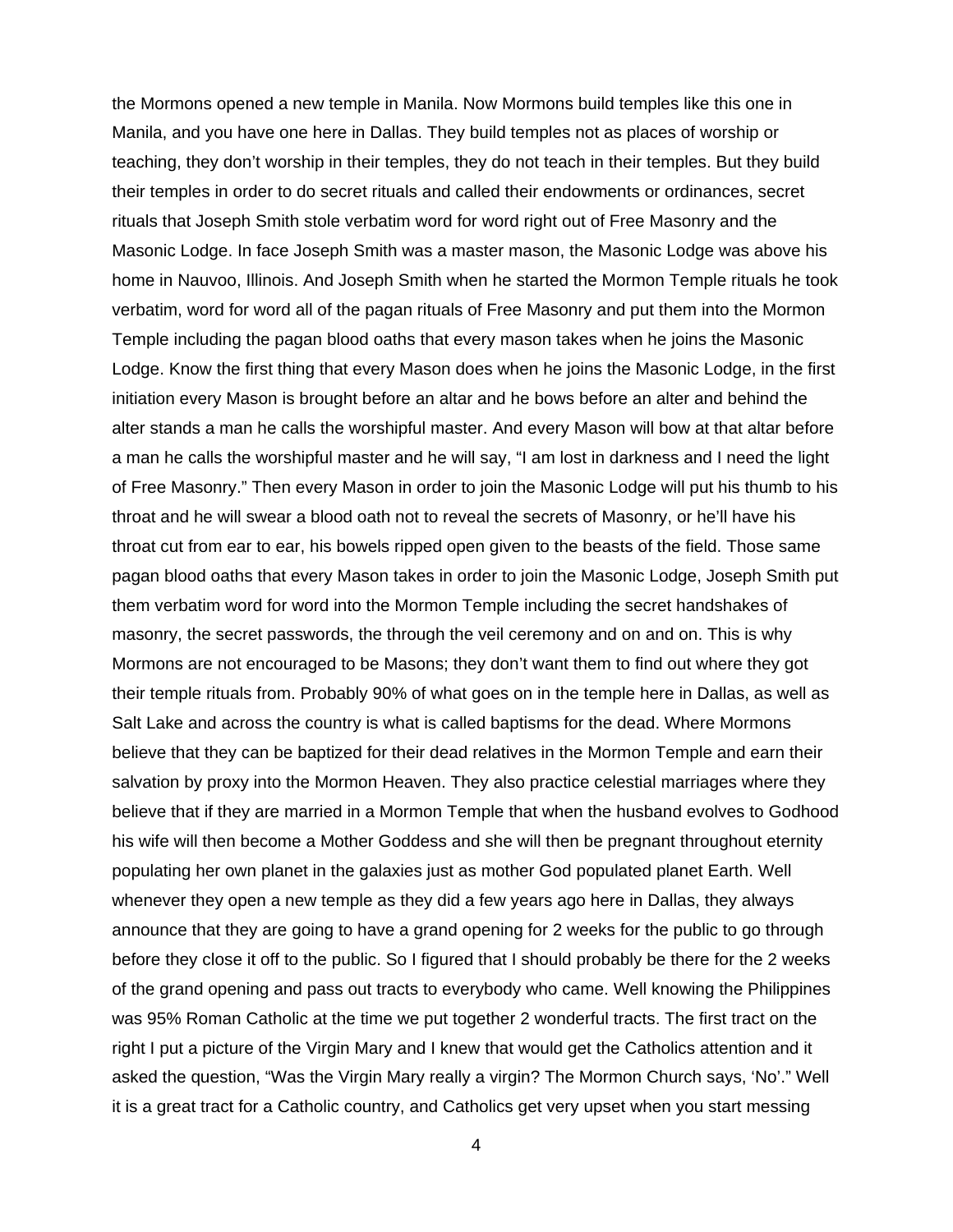around with the Virgin Mary. And you would open it up and read what Mormons teach about God. Mormons teach that God is a finite man of flesh and bone married up in Heaven to multiple wives. Mormons teach polytheism they believe there are millions of gods. And every male Mormon believes he can become a god himself. I showed what they teach about Jesus Christ. Every Mormon believes that Jesus and Satan are brothers. That Jesus is simply a man who evolved to become a god, he is simply one god in a pantheon of gods, there are millions of gods, Jesus is just one of them. That the blood and cross of Christ's foolishness. You will never see a cross in a Mormon church, you ever notice that? You will never see a cross in a Mormon Temple. In fact Mormons hate the cross and blood of Christ so much that when Mormons take communion they use water instead of grape juice or wine, because they want no representation of the blood, the say it is all foolishness. Well they were going to open this new temple so the first day I stood there between the two driveways the entrance there and started passing out tracts to everybody who came. Well it wasn't long before a couple of missionaries came out and took my tracts took them back into the temple to read what I was giving out. And pretty soon they came out and said, "Go away and leave us alone. We don't want you here." And I said, "Well I am going to be here for the next 2 weeks passing out tracts to everybody who comes." They said, "Well why are you doing this? It is not nice to attack other religions. Why are you attacking us?" I said, "Well please understand something," I said, "I am not here to attack you. Please know that I have a great love and compassion for Mormons as people." I said, "I care very deeply for you." I said, "I just don't want you sending the Filipino's to Hell with you pagan temple." Well that didn't go over real well. And they said, "Why are you doing this, it's not nice to attack other religions. Why are you attacking us?" I said, "Well let's get something straight here." I said, "Understand that it is not I who's attacking Mormons. But understand it is your prophet Joseph Smith and the Mormon Church which says in your sacred book the pearl of great price the book Joseph Smith chapter 2 verse 19, Joseph Smith says, 'All the Christian churches are wrong, all the teachings of Christianity are an abomination.'" I said, "Understand it is the Mormon Church today that teaches that the Trinity and the Deity of Jesus Christ and the blood atonement, and salvation by faith in Christ, they say that all these things are an abomination." I said, "Understand it is not I who's attacking Mormons." Folks understand that it is Mormons who have declared war on Jesus Christ. And I said, "It is about time that Christian stand up and defend the faith delivered once for all time and I went back to passing out tracts." Well pretty soon they sent out these 2 Mormons from Samoa. These two Samoan Mormons I don't know if you have ever seen Samoan football players? I mean these guys were huge they looked like Sumo wrestlers. These 2 Samoan Mormons came and stood on either side of me, they folded their arms, squashed me between them. The first guy leans into me and says, "Listen if you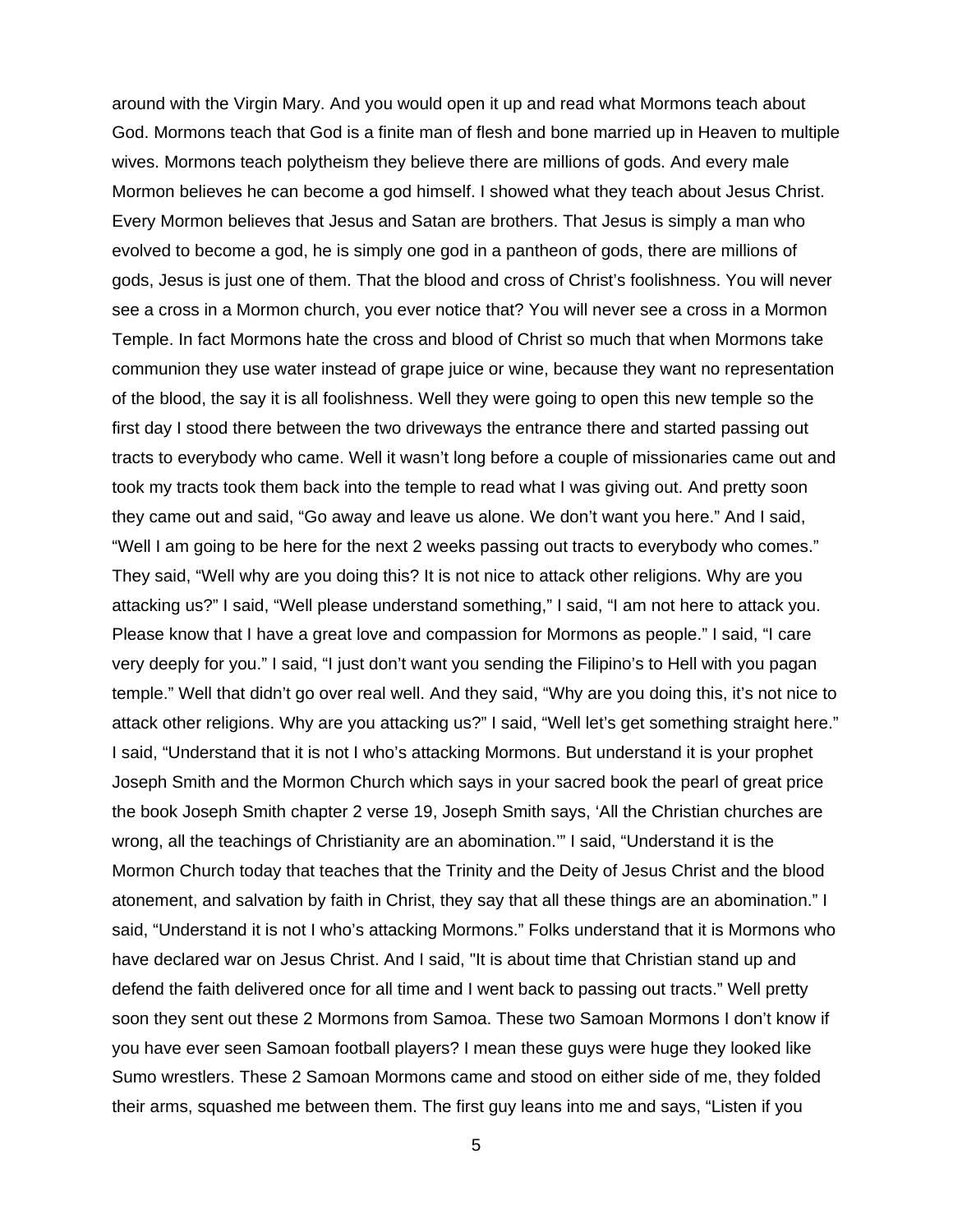don't get out of here we are going to kick you face in." I said, "Well, that's real loving." I said, "Have a tract." And went back to passing out tracts. Next guy leans into me and says, "No, you don't understand. If you don't get out of here we are going to kill you." And they began to threaten me that if I didn't leave they were going to make sure I didn't come back the next day. Well it was shortly after this next picture was taken I was standing out in the street witnessing to several Mormon missionaries in front of the temple and it was 10:30 in the morning. And all of a sudden as I was witnessing to them I catch out of the corner of my eye a white Toyota coming down the street about 40 mph driven by the head of the Mormon security, a man who had been threatening me all morning. And as the head of the Mormon security approached me in the car, he violently swerved the car directly at me and tried to run me down. At the last moment I caught him out of the corner of my eye and I jumped back up on the curb and he ended hitting one of the Mormon missionaries I was witnessing to. Knocked him over on the grass they had to call an ambulance, when that happened Mormons came running out of the temple yelling and screaming at me. It was 100 degrees that day in Manila, 95% humidity; there temperatures were getting hotter then that. I was thinking Lord what am I supposed to do? I got 2 more weeks to pass out tracts, this is just the first morning. As I am standing out in front of the temple several 100 Mormon missionaries stand around me yelling and screaming, I am thinking, "Lord what should I do?" And I thought what would the Apostle Paul do? You know the Apostle Paul he probably start preaching the cross. Paul said in 1 Corinthians 2:2, "I determined to do nothing among you, except Jesus Christ and Him crucified." Paul said in Galatians 6:14, "May I never boast, but if I boast let me boast in the cross of Jesus Christ." And I starting preaching the cross, I said, "Where's the cross? There is no cross in Mormonism without the cross there is no salvation." The head of the Mormon Temple came out, he is an American fellow about 60 years old. He started yelling and screaming at me to get out of there. I said, "Sir where is the cross? There is no cross in Mormonism, without the cross there is no salvation." That Mormon leader from America looked at me and he started yelling these words, I will never forget. He just started screaming, he said, "The cross is foolishness, the cross is foolishness." Boy I tell you when he said those words the Holy Spirit pricked my heart and I had in my pocket my little New Testament and I pulled it out and I turned to 1 Corinthians 1:18, I said, "Sir here would you read what God's Word says?" I said, "Read it out loud, 1 Corinthians 1:18." And he began to read, "For the word of the cross is to those who are perishing foolishness. For the word of the cross is to those who are perishing, foolishness. But to us who are being saved it is the very power of God unto salvation." And I looked at that gentleman with all the love and compassion I had and I said, "Sir the Bible says you are perishing, you are perishing. The Word of the cross is to those who are perishing foolishness." And the Mormon leader turned around and walked back into his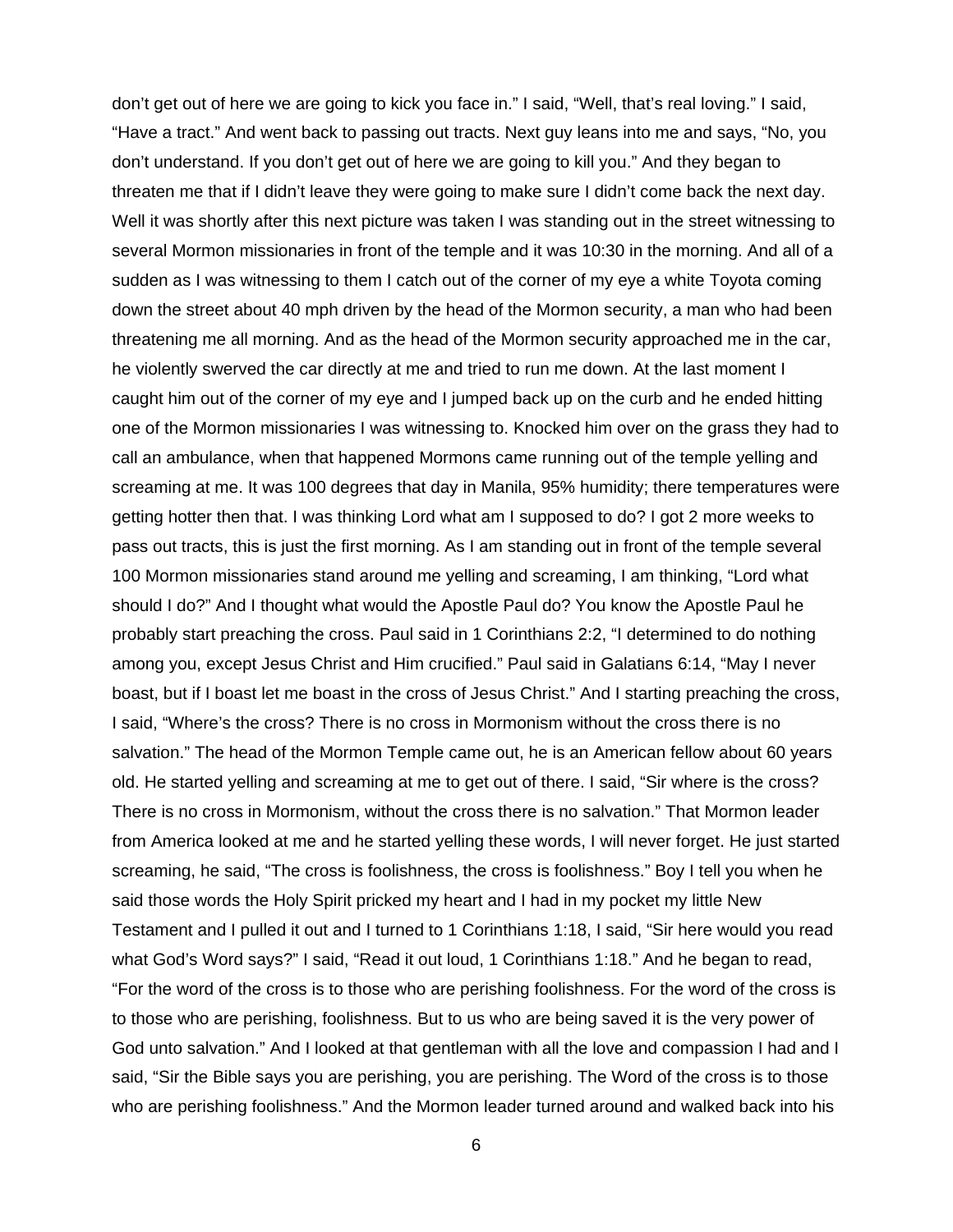pagan temple. But the Mormon missionaries will ride up to your front door this summer and they will knock on the door and they'll go, "Hello. We are here from the Church of Jesus Christ. We would like to tell you about Jesus." Jesus said in Matthew 7, "Beware of the false prophets who come to you dressed in sheep's clothing, who outwardly looks like Christians." Jesus said, "They are going to call me Lord they are going to preach in my name. They are going to say, 'Lord didn't we do all these wonderful things in your name?'' And Jesus says, "On the day of judgment I am going to tell them, I never knew you, depart from me, you who practiced lawlessness." Just because someone says I believe in Jesus Christ folks doesn't mean there a follower of Jesus Christ. Jesus said in the last days there is going to come many false Christ's.

But in the brief few minutes we have left I want to talk about this first category the pseudo-Christian cults. Organizations that claim to be Christian claim to believe the Bible but then add some new revelation or manmade teaching. People often say well, if someone claims to have a new revelation from God as do the Mormons or Jehovah's Witnesses or whoever, how do we know whether that is from God or not? I mean we even have churches in America where people stand up in church and say, "I have a vision I have a prophecy, I have a revelation from God." Folks have you ever wondered how you know if it is from God or not? I mean personally I become very concerned when I see this happen in church when you realize virtually ever cult began with somebody claiming to have a vision or revelation from God. How do you know whether it is from God or not? Well it is very easy to test. You see God has already told us in Malachi 3:6 that He is immutable, He does not change. In Hebrew 6:17-18 God tells us that He does not lie, He does not change, He is consistent in truth. Therefore if someone should come along and claim to have a new revelation from God as do the Mormons or whoever you must always test that so called new revelation by God's oldest revelation the Bible. And if you test that new revelation or vision or prophecy or what have you by God's Word and it is consistent and in harmony with God's Word there is no problem. But if you test that revelation or vision or what have you by God's Word and you find that it contradicts or is inconsistent at any point you must also throw out the younger revelation, hold fast to God's oldest revelation, for God has told us, He does not change, He is consistent in truth. That is why Scripture must be your authority. Second Timothy 3:16 says, "All Scripture has been given by the inspiration of God." It doesn't say all revelations are inspired by God. It doesn't say all visions are inspired by God, it says all Scripture is inspired by God and is profitable for reproof, for teaching, for training in righteousness. Now why is that so important? If you turn with me to 2 Corinthians 11, you will see why, why is it so important to test all things by God's Word? In 2 Corinthians it is easy to find, why's that? It is right after First Corinthians, we have a sharp group here. 2 Corinthians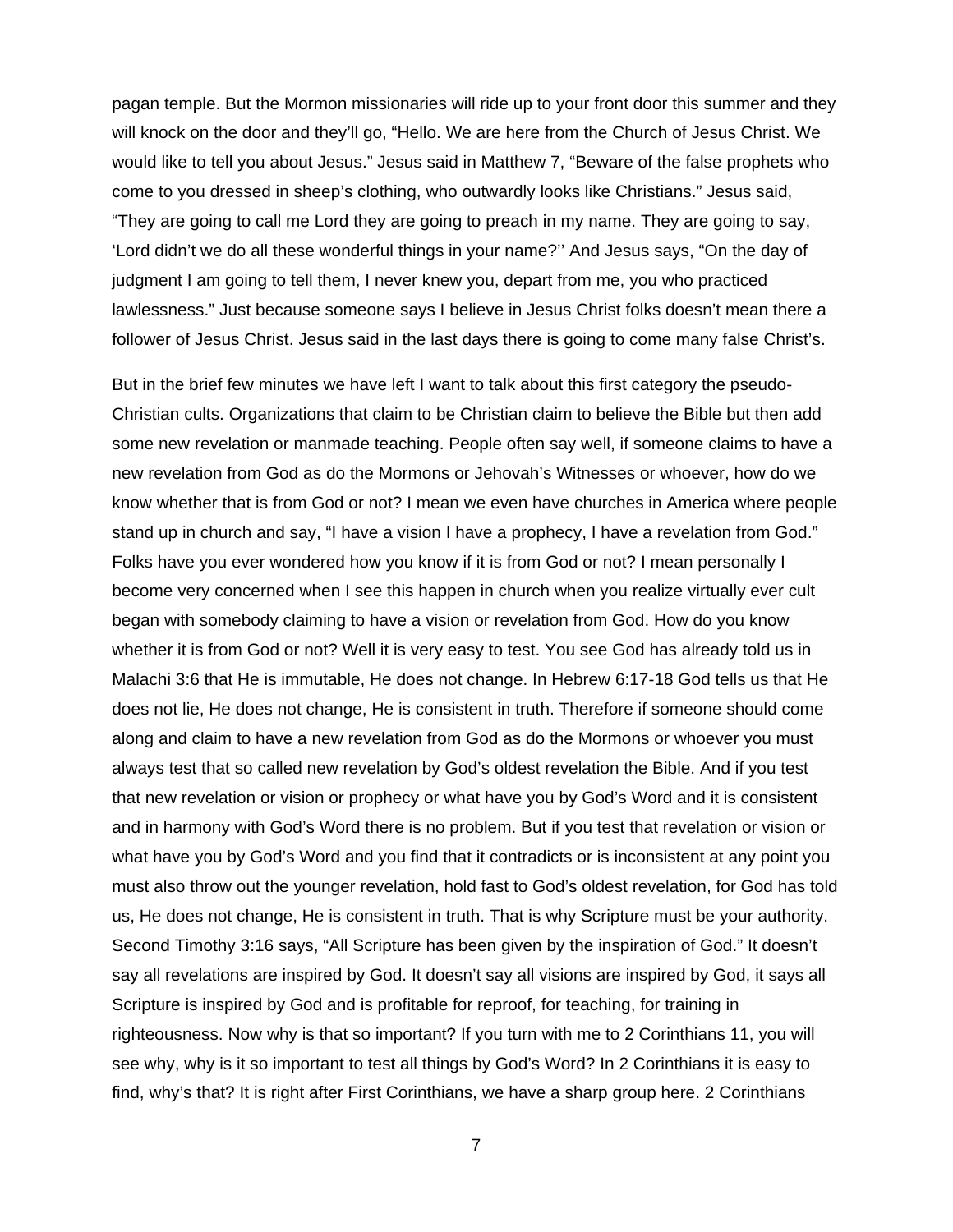11:3-4, Paul says, "But I am afraid lest as a serpent deceived Eve by his craftiness your minds will be lead astray from the simplicity and purity of devotion which is in Jesus Christ." Now in your Bible you might underline the word minds, just underline the word minds there. Understand that Paul here is writing to Christians, okay, he is writing to the church of Corinth. And he says, "I am afraid for you Christians lest your minds be lead astray, from the simplicity that is in Jesus Christ." You say well how could the Christians mind be lead astray? Look at verse 4, "For if one comes and preaches another Jesus whom we have not preached." You might underline that in your Bible, Paul says there is another Jesus, a counterfeit. Or if you receive a different spirit you might underline that in your Bible. Paul says there is a different spirit, different from the Holy Spirit. Or if you receive a different gospel, you might underline that. Paul says, "There is another gospel, a counterfeit. I am afraid lest you accept these." Now go down to verse 13, verse 13 says, "For such men are false apostles, deceitful workers, disguising themselves as apostles of Christ." There is that identification again; false apostles who disguise themselves to look like Christians, verse 14. "And no wonder for even Satan disguises himself as an angel of light." Folks what sits on top of the Mormon Temple here in Dallas? What sits on top of the Mormon Temple in Salt Lake City? Moroni the angel of light, do you ever wonder who that angel of light is sitting on top of the Mormon Temple here in Dallas? An angel of light who told Joseph Smith that all the Christian churches were wrong, all the teachings of Christianity were an abomination and he could become a god himself. Ever wonder who that angel of light is on top of the Mormon Temple in Dallas? Therefore it is not surprising if a servant also disguised themselves as servants of righteousness whose end should be according to their deeds. What is Paul saying here? Paul is saying I am afraid for you Christians, lest your minds be led astray because there is going to come another Jesus, anther Gospel, another Spirit counterfeit brought to you by false apostles disguising themselves to look like Christians. Now people say to me, "Wait a minute Carlson, but I thought there was only one Jesus Christ." Now what you need to understand is as we conclude today that there is literally a smorgasbord of Jesus Christ being served up to the public in the last days. And who is the Jesus of the cults? The Jehovah's Witnesses they say that Jesus is Michael the Archangel, the first creation made by Jehovah God who came to earth as a man, died on a stake and rose invisibly as a ghost. The Mormons they say well we believe in Jesus Christ, I mean my goodness we got him in the name of our church we're the Church of Jesus Christ. All Mormons teach and believe that Jesus is a brother of Satan that he is simply a man who evolved to become a god. Mormons deny the virgin birth by the Holy Spirit, teaching that he was born through physical incest. They teach that the blood and cross or Christ is foolishness, you will never see a cross in a Mormon church. And as I said they dislike the cross and blood so much that when they take communion they use water